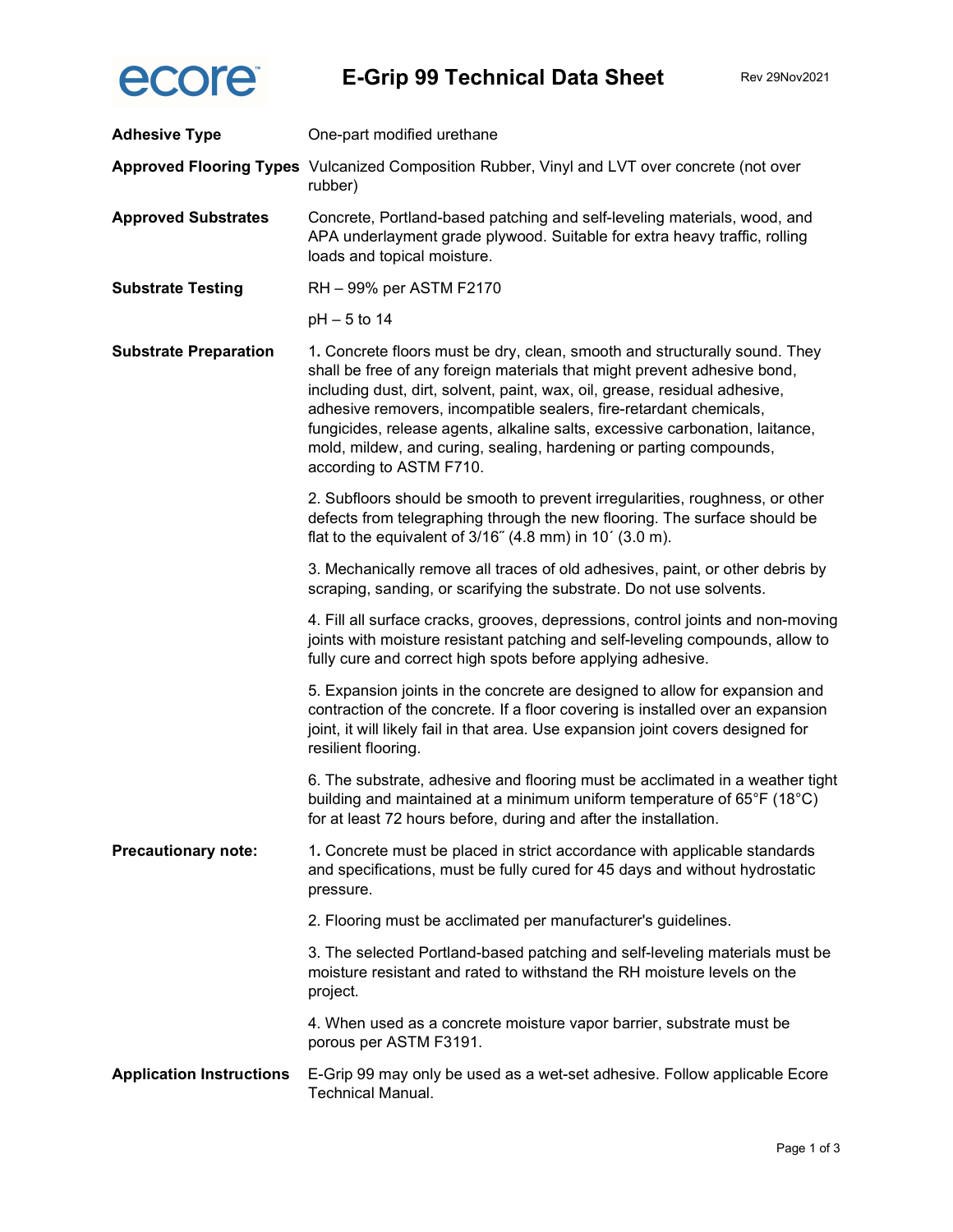

- 1. Spread adhesive using trowel per chart below. a. Adhesive ridges will dissipate.
- 2. Install flooring per the instructions below dependent upon desired application method.
- 3. Do not walk, work, or kneel directly on top of flooring without proper use of knee-boards for at least 60 minutes after flooring is installed.
	- a. Tile products
		- i. Wait 10 minutes after adhesive is spread to build surface tack and reduce movement.
		- ii. Working time is approximately 30-40 min at 50% relative humidity and 70°F.
		- iii. Use a hand roller and apply normal pressure to ensure a good bond.
		- iv. Periodically list floor to verify proper transfer of adhesive.
	- b. Sheet goods
		- i. Install flooring immediately after adhesive is spread.
		- ii. Working time is approximately 45 min under acceptable temperature and humidity conditions
		- iii. Periodically list floor to verify proper transfer of adhesive.
- 4. Roll and cross roll floor with a 75-100 lb. (34-45 kg) roller at the end of the installation to ensure proper transfer of adhesive.
	- a. Wait a minimum of 1 hour, but no more than 2 hours after installation to roll and cross roll floor.
- 5. Precautionary Notes:
	- a. Use of knee boards is required when working on top of freshly installed floor (60+ min).
	- b. Wait 6 hours before welding sheet goods.
	- c. Do not wet mop floor for 12 hours after installation is complete.
	- d. Do not strip or finish the floor for 24 hours after the installation is complete.

| Flooring                                            | Tool (images not to scale)                         |  | <b>Estimated Coverage</b> |
|-----------------------------------------------------|----------------------------------------------------|--|---------------------------|
| Vinyl and LVT<br>over concrete<br>(not over rubber) | 1/16" x 1/32" a 1/32"<br>U-notch (LVT/LVP<br>only) |  | 135 SF/Gal                |
| Vulcanized<br>Composition<br>Rubber                 | $1/16$ " sq. notch                                 |  | 105 SF/Gal                |

Trowel dimensions are width X depth X spacing. Coverage is approximate and may vary depending on porosity of substrate and the angle at which the trowel is held. It is the sole responsibility of the contractor/ installer to determine the proper porosity of the subfloor, apply the proper amount of adhesive for the job conditions and ensure that all instructions, procedures and practices are strictly adhered to.

Cleaning Instructions While product is still wet: Use a damp cloth and water to remove.

While product is still soft: Use denatured alcohol or mineral spirits. Follow with a rag, wet with water, to remove the denatured alcohol/ mineral spirits.

Storage E-Grip 99 should be stored at temps between 50-90°F (15-32°C). While this product is freeze-thaw stable, it is necessary to protect it from freezing. Freeze-thaw stable to 10F (-12°C)